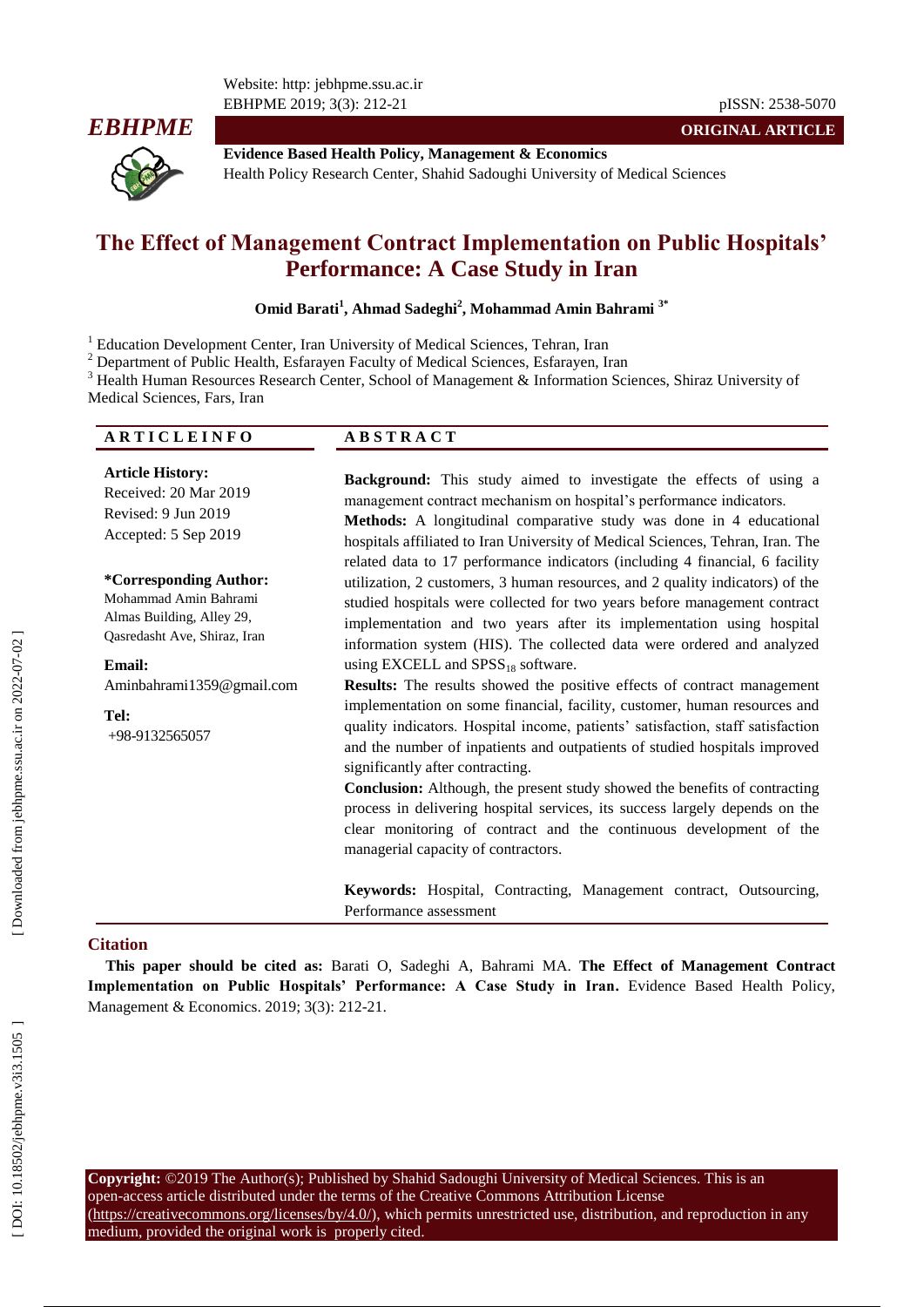

## **Introduction**

The hospital industry is one of the most expensive parts of countries' economic. expensive parts of countries' economic. Hospital services have been identified as the basic necessities of any society due to the nature of their activities dealing with life and human health. Therefore, the effective and efficient practice of hospitals has always been requested from public side and health authorities (1).

The performance of public hospitals as the main part which delivers the hospital services in most countries is criticized in terms of type and level of provided services and the way they are produced (2). The low efficiency and productivity of many governmental hospitals, poor quality of provided services and the cost pressure of health sector have questioned the main assumption that healthcare organization, especially hospitals should be managed by the government (3 - 6). For governments that seek to find a solution for this problem, partnership with private sector in providing hospital services can be a viable solution that is expected to reduce the costs and improve the efficiency and service quality (7).

Therefore, today, the transfer of health services procurement from the public to nonpublic sectors through the mechanisms such as contracting has attracted much attention in most countries and has been used in activities ranging from providing primary health services in rural and urban areas to delivering hospital services and managing hospitals. Although, the contracting approach was introduced in the industrial sector at first, today many countries use it as a cost -effective approach in the health sector (8). Contracting is when an entity known as purchaser provides resources for another entity which is known as contractor to provide specified services over a defined period of time in a specified location (9). A diversity of contracting methods can be used for hospital services including clinical/ -clinical contracting/outsourcing, management contract, monopoly contract, leases agreement, DBFO (Design, Build, Finance, Operate), DBFLO

(Design, Build, Finance, Leases, Operate), PFI (Private Finance Initiative) and privatization. Management contract that isa method of contracting, is defined as an arrangement under which operational management of activities of an entity (purchaser or principal) is vested by contract to another entity (management contractor) who performs the managerial functions in return for a fee. It can involve a wide range of operations such as personnel management, technical operation of production and so on. The process of management contract provides the ability for two parties of contract to meet their intended needs and requirements. This process involves the planning of contract, negotiation between purchaser and contractor, development of contract and monitoring and evaluation of contractor performance (6,10).

Under a management contract , the contracting entity has complete responsibility for service delivery including the conduct of human resource management functions such as hiring and procurement of drugs and supplies. Therefore , the main purpose of contract management is enabling the effective management of healthcare settings (11). Nowadays contracting is a common method of health services delivery in some developed countries such as US, Finland, Canada, Netherland , and the United Kingdom. Also, it has become a common approach in middle income countries, particularly in Latin America, Caribbean , and central Europe. It has been a common reformatory policy in Latin America countries in recent decades. In other developing countries such as Iran, contracting attracts increasing attention of health policymakers as an appropriate method of health care providing (12).

The results of existing studies from countries such as the united kingdom and India show that management contract implementation has a positive impact on hospitals' revenue, services quality, patients and staff satisfaction, improving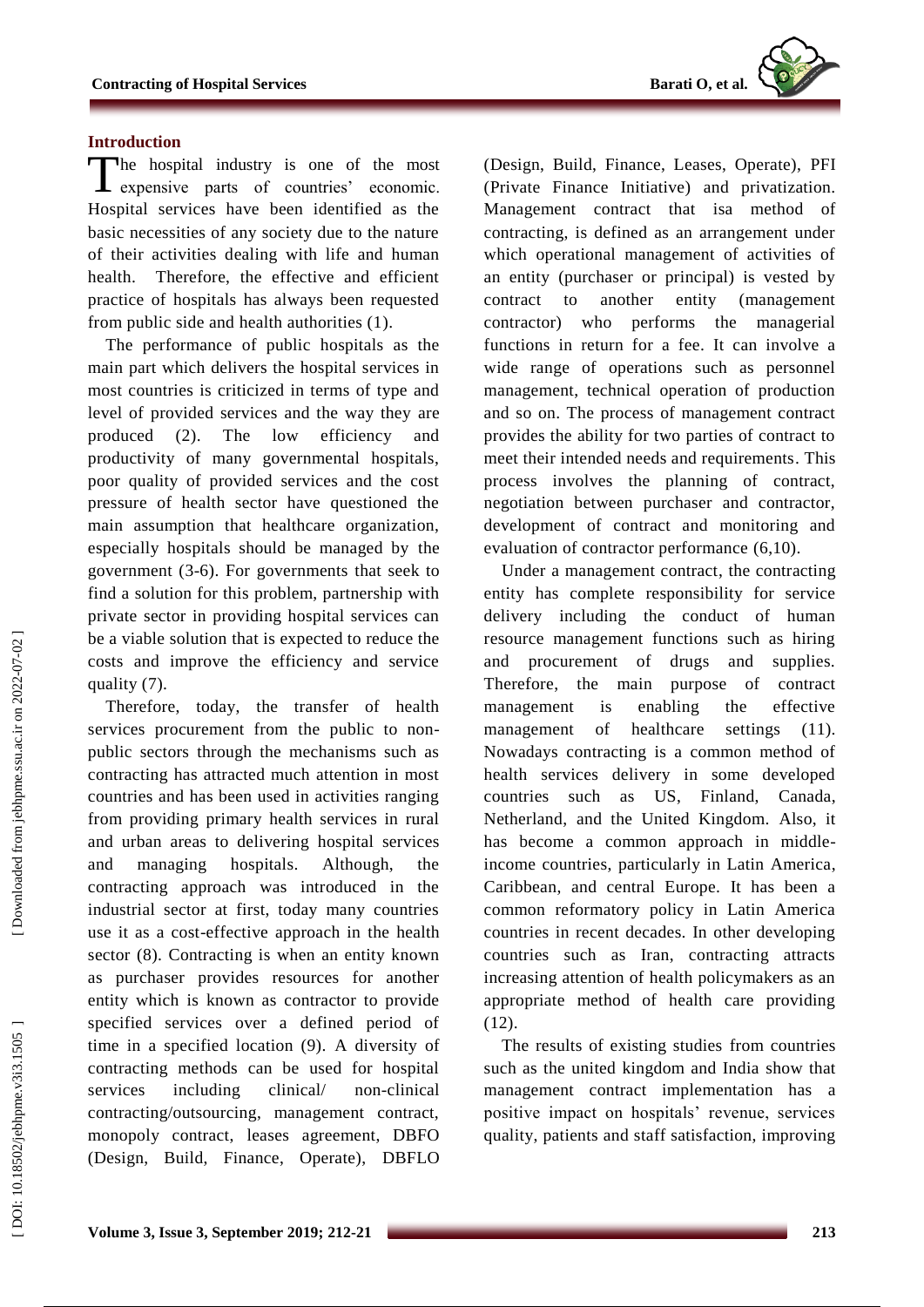

access to care and raising efficiency and effectiveness (13 -15).

In Iran, many efforts were made for the outsourcing of public services in the past 2 decades as reflected in the country state documents such as 20-year vision document (Iran 1404) which has been adopted as the comprehensive strategy of development. In these documents, in order to enable the continuation of privatization, development of private sector and improving public -private participation, the government has been allowed to use all possible ways such as contracting methods for private and non -public sectors participation in providing public services such as health care (16). Therefore, in past years some governmental hospitals have tried to increase the non -public sector participation in providing hospital services through the implementation of contracting methods such as management contract s . Following contracting methods has become a common strategy of the countries to advance service delivery in challenging situation of healthcare settings especially financial constraints. It is assumed that these kinds of public -private partnerships can improve health settings' performance. This study aimed to evaluate the impact of using this mechanism on some performance indicators in hospitals affiliated to Iran University of Medical Sciences.

# **Materials and Methods**

This retrospective longitudinal comparative study was done in four hospitals affiliated to Iran University of Medical Sciences which had implemented the management contract mechanism for providing offered services. The study was approved by the institutional board of Iran University of Medical Sciences, Tehran, Iran. The data wasgathered and analyzed on 17 performance indicators of 5 main performance domains i.e. financial (4 indicators including total revenue, compensation costs, good and services purchasing costs and staff allowances), facility utilization (6 indicators including annually out -patients number, annually in -

patients number, bed occupancy rate, total number of active beds, bed turnover and average length of stay), customer (2 indicators including emergency patients' waiting time in minutes and satisfaction), human resources (3 indicators including total number of staff, the ratio of treatment staff to active beds number and employees' satisfaction) and services quality (2 indicators including nosocomial infections ration and net mortality percentage). Due to the retrospective nature of study researchers had to use the available data from the studied hospitals. Then, performance domains and their indicators were selected for study based on a literature review, the revising of the existent information of outsourcing committee of hospital and a focus group with some healthcare experts. For this, at first a literature review was done to detect the suitable set of performance assessment for hospital. In this step, Pubmed, Google Scholar, Science Direct, Magiran and SID were searched using free key words including performance assessment, performance evaluation, performance appraisal, performance monitoring in combination with hospital and indicator, index, domain or criterion. Also, the Persian equivalents of the mentioned keywords were searched. This review resulted in the identification of 64 performance assessment indicators for public hospitals. Then the accessibility of related data to identified indicators trough HIS of the selected hospitals was checked by researchers and unavailable indicators were removed. Then, in a focus group with participation of researchers and 12 senior and junior managers of studied hospitals the final list of indicators was selected. Then,these indicators were categorized into 5 main categories named performance domains. All data related to mentioned performance indicators were gathered for two years before management contract implementation and two years after its implementation using hospital information system (HIS) and a designated form for this purpose.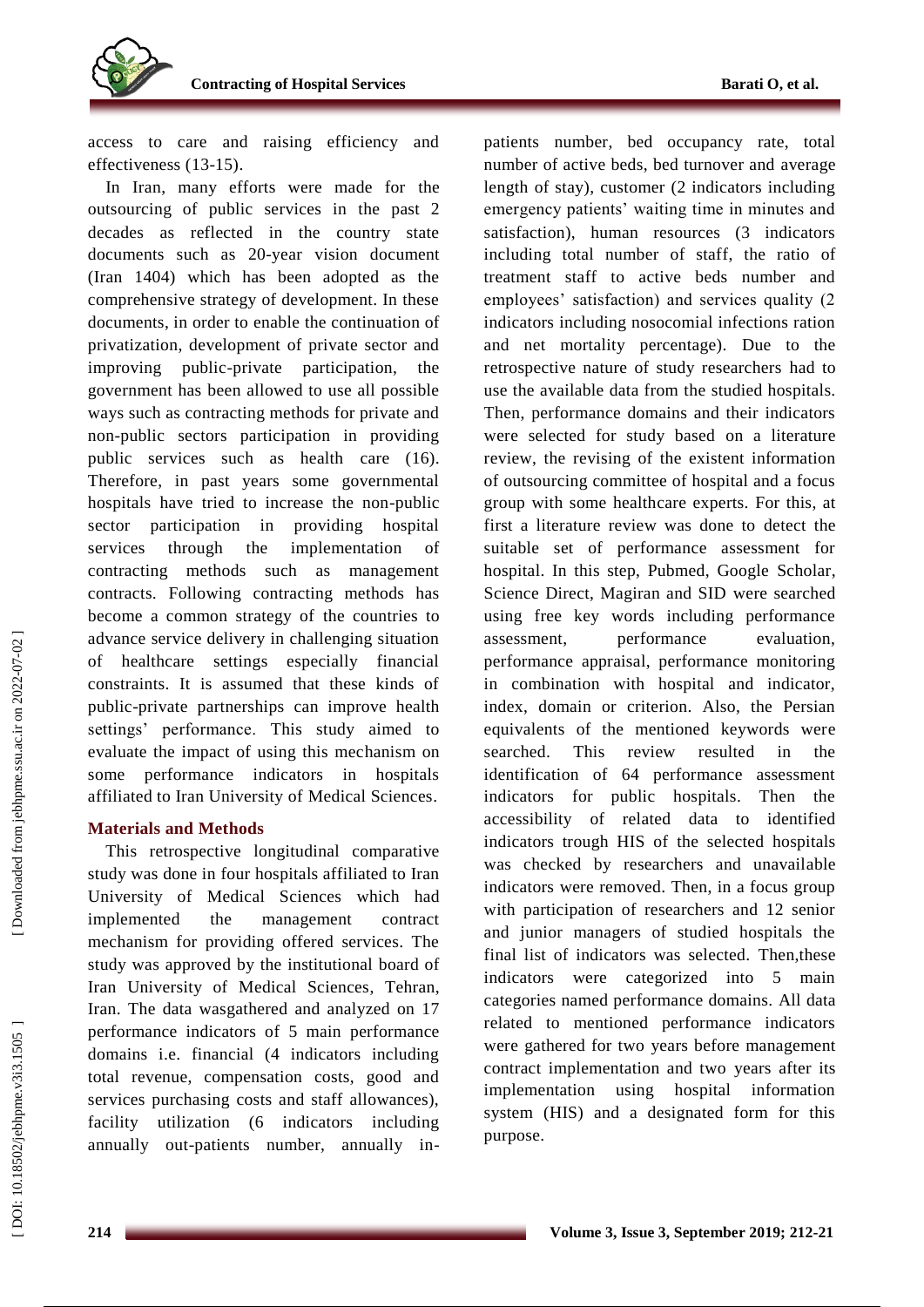The collected data were classified using EXCELL software. Also,  $SPSS_{18}$  software was used for the calculation and comparing the indicators before and after the management contract implementation. All the ethical considerations were considered based on ethical declarations.

# **Results**

In this study , some performance indicators of 4 hospitals were compared which had assigned the services of pharmacy, laundry,

housekeeping, utilities, laboratory , and radiology services to private sector trough management contract before and after contracting. Table1. shows the changes in performance indicators after using management contract mechanism .

As it is shown in Table1. Improvements have been made in the most analyzed performance indicators after contracting. The summary of these improvements in performance indicators are shown in Table 2: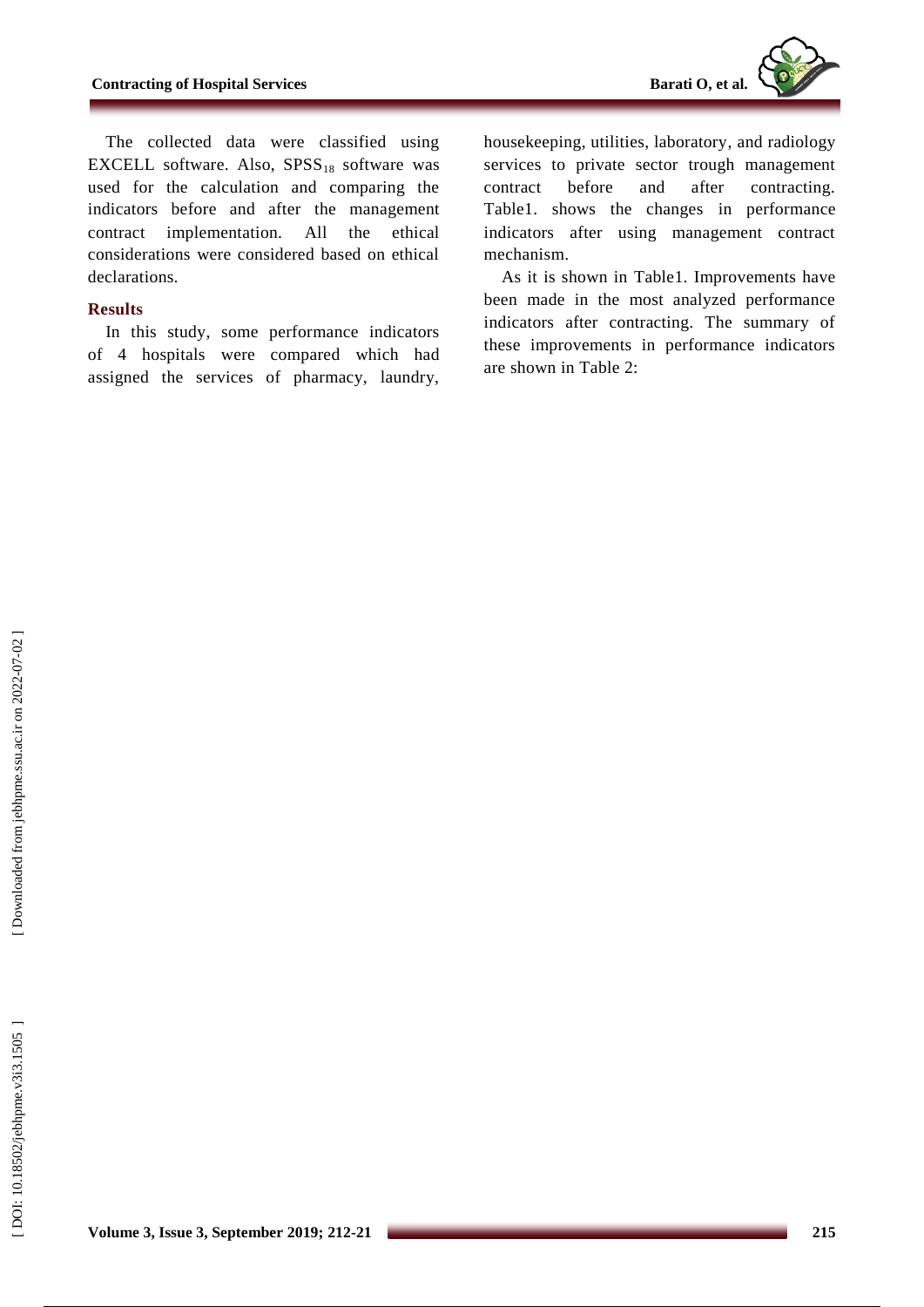|                                |                                                       | <b>Hospital A</b> |                |                         | <b>Hospital B</b> |        |                            | <b>Hospital C</b> |           |                            | <b>Hospital D</b> |           |                         |
|--------------------------------|-------------------------------------------------------|-------------------|----------------|-------------------------|-------------------|--------|----------------------------|-------------------|-----------|----------------------------|-------------------|-----------|-------------------------|
| Indicator                      |                                                       | Pre               | Post           | <b>Variation</b><br>(%) | Pre               | Post   | <b>Variation</b><br>$(\%)$ | Pre               | Post      | <b>Variation</b><br>$(\%)$ | Pre               | Post      | <b>Variation</b><br>(%) |
| Financial                      | Revenue                                               | 5800              | 14500          | 150                     | 34422             | 51662  | 50.08                      | 30824             | 56406     | 83                         | 5178              | 7157      | 38.21                   |
|                                | Compensation costs                                    | 1725              | 1711           | $-0.81$                 | 16670             | 18860  | 13.13                      | 25715             | 25961     | 0.95                       | 1830              | 2541      | 38.85                   |
|                                | Good and services purchasing costs                    | 2170              | 2906           | 33.91                   | 29477             | 37418  | 26.93                      | 29671             | 52809     | 77.98                      | 9129              | 12680     | 38.89                   |
|                                | Staff allowances                                      | 282               | 280            | $-0.70$                 | 282               | 244    | $-13.47$                   | 500               | 341       | $-31.8$                    | 424               | 590       | 39.15                   |
|                                | Number of out-patients (annual)                       | 48631             | 93773          | 92.82                   | 125943            | 171594 | 36.24                      | 70185             | 86299     | 22.95                      | 64781             | 72398     | 11.75                   |
|                                | Number of inpatients (annual)                         | 2536              | 2817           | 11.08                   | 11696             | 13760  | 17.64                      | 23768             | 26110     | 9.85                       | 30198             | 72398     | 139.74                  |
| Facility                       | Bed occupancy rate                                    | 78.1              | 78.1           | $\overline{0}$          | 74                | 81     | 9.45                       | 86                | 84        | $-2.32$                    | 23.5              | 38.8      | 65.10                   |
| utilization                    | Total number of active beds                           | 0.63              | 0.63           | $\Omega$                | 0.56              | 0.56   | $\Omega$                   | 0.58              | 0.70      | 20.68                      | <b>NA</b>         | <b>NA</b> | <b>NA</b>               |
|                                | Bed turnover                                          | 1.4               | 1.2            | $-14.28$                |                   | 9      | 28.57                      | NA                | <b>NA</b> | <b>NA</b>                  | $\overline{4}$    | 5         | 25                      |
|                                | The average length of stay                            | 5                 | $\overline{4}$ | $-20$                   | 3                 | 3      | $\overline{0}$             | 1.9               | 2         | 5.26                       | 1.8               | 1.7       | $-5.55$                 |
| Customer<br>Human<br>resources | Emergency patients' waiting time<br>(minutes)         | $\tau$            | 5              | $-28.5$                 | $\overline{2}$    | 1.5    | $-25$                      | 7                 | 2.6       | $-62.85$                   | <b>NA</b>         | NA        | NA                      |
|                                | Satisfaction (%)                                      | 91                | 93             | 2.19                    | 71                | 77     | 8.45                       | 86.7              | 88        | 1.49                       | <b>NA</b>         | 86.8      | <b>NA</b>               |
|                                | Total number of staff                                 | 63                | 70             | 11.11                   | 340               | 306    | $-10$                      | 357               | 407       | 14                         | NA                | NA        | NA                      |
|                                | The ratio of treatment staff to active<br>beds number | 0.44              | 0.44           | $\overline{0}$          | 1.6               | 1.7    | 6.25                       | 1.38              | 1.57      | 13.76                      | <b>NA</b>         | NA        | NA                      |
|                                | Employees' satisfaction                               | 72                | 80             | 11.11                   | 62                | 72     | 16.12                      | <b>NA</b>         | NA        | <b>NA</b>                  | <b>NA</b>         | 81.8      | NA                      |
| Service                        | Nosocomial                                            | $\overline{0}$    | $\mathbf{0}$   | $\mathbf{0}$            | $\mathfrak{2}$    | 1.5    | $-25$                      | 0.04              | 0.025     | $-37.5$                    | NA                | <b>NA</b> | NA                      |
| quality                        | Net mortality                                         | 0.06              | 0.04           | $-33.33$                | 0.05              | 0.04   | $-20$                      | 1.5               | 1.6       | 6.66                       | <b>NA</b>         | 1.5       | <b>NA</b>               |

|  |  |  |  |  | Table 1. The changes in studied hospitals' performance indicators after contracting |  |  |  |
|--|--|--|--|--|-------------------------------------------------------------------------------------|--|--|--|
|--|--|--|--|--|-------------------------------------------------------------------------------------|--|--|--|

NA: Not Available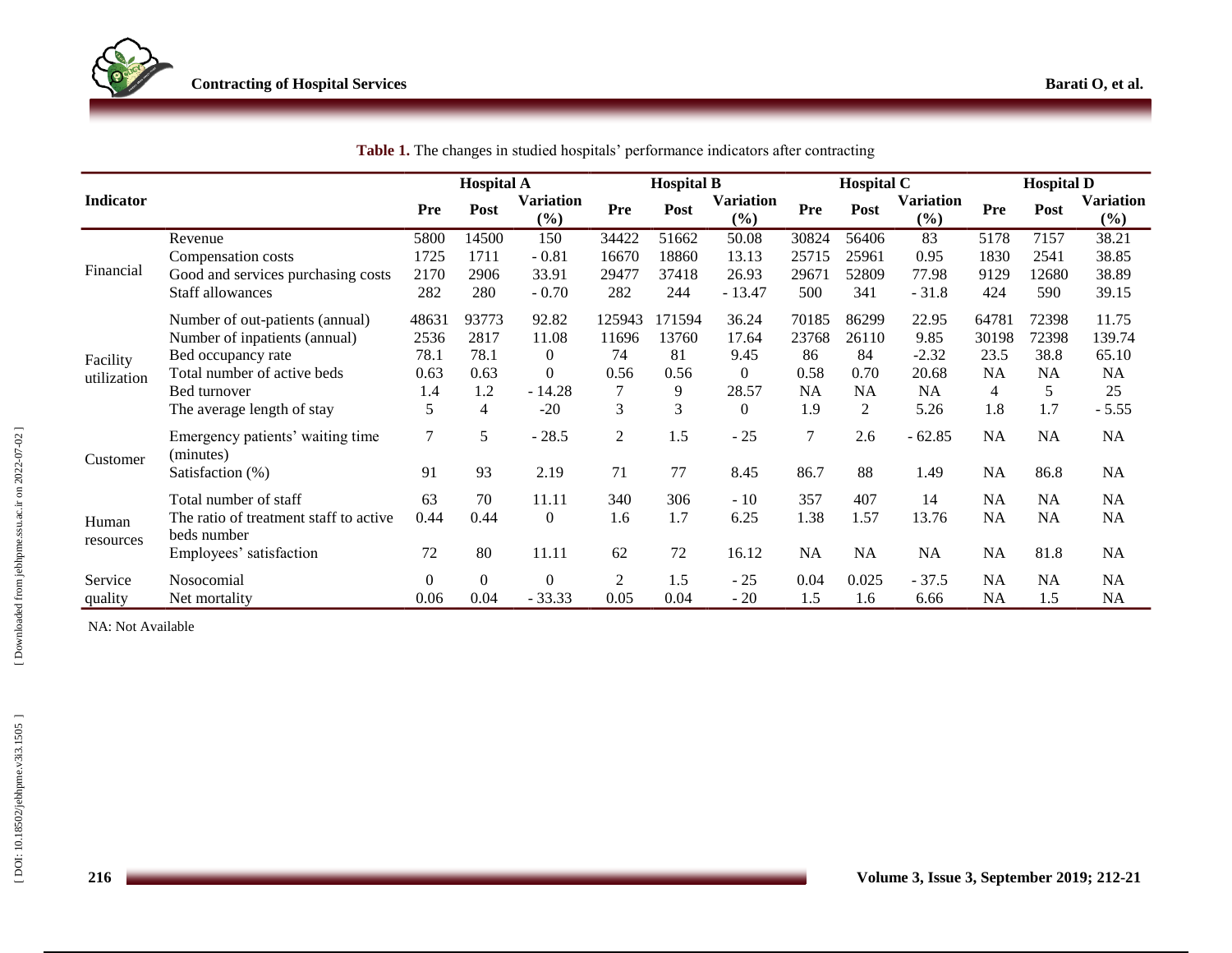| <b>Performance indicator</b>       | <b>Hospital A</b> | <b>Hospital B</b> | <b>Hospital C</b> | <b>Hospital D</b> |
|------------------------------------|-------------------|-------------------|-------------------|-------------------|
| Income                             |                   |                   |                   |                   |
| Compensation costs                 |                   |                   |                   |                   |
| Good and services purchasing costs |                   |                   |                   |                   |
| Staff allowances                   |                   |                   |                   |                   |
| Number of outpatients              |                   |                   |                   |                   |
| Number of inpatients               |                   |                   |                   |                   |
| Bed occupancy rate                 | $\leftrightarrow$ |                   |                   |                   |
| Active Beds/total                  | $\leftrightarrow$ | $\leftrightarrow$ |                   | NI                |
| <b>Bed Turnover</b>                |                   |                   | NI                |                   |
| The average length of stay         |                   | $\leftrightarrow$ |                   |                   |
| Emergency waiting time             |                   |                   |                   | NI                |
| Patients satisfaction              |                   |                   |                   | NI                |
| Number of Staff                    |                   |                   |                   | NI                |
| Treatment staff/Active beds        | $\leftrightarrow$ |                   |                   | NI                |
| Staff satisfaction                 |                   |                   | NI                | NI                |
| Nosocomial infections (%)          | $\leftrightarrow$ |                   |                   | NI                |
| Net Mortality                      |                   |                   |                   | NI                |

**Table 2.** Summary of changes in hospital performance indicators after management contract implementation

↑: Increase, ↓: Decrease, ↔: No change, NI: Not included (Unavailable data )

#### **Discussion**

The results indicated that the implementation of the management contract mechanism has positive effects on some financial, facility utilization, human resources, customer and service quality indicators in hospitals. Total revenue, number of in -patients and out -patients and satisfaction are among the indicators which have improved after contracting in all the studied hospitals. Some other studies on the effects of contracting in Iranian hospitals have shown that using contracting mechanism in providing hospital services can positively affect the staff's and employees' satisfaction, number of medical visits, equity and access to hospital cares, number of patients and service quality, and can also reduce the mortality rate of hospitals (17,18).

In terms of financial performance, despite an increase which was seen in total revenue in the studied hospitals , an increase in hospital costs after contracting was also observed. Although, this increase could be due to increased staff costs, as well as increasing of hospitalsadmitted patients. Nasiripour and Najafi, in their study on the effect of management contract implementation on the financial performance

of an Iranian governmental hospital found that booth costs and total revenue of the studied hospital has increased after contracting and overall financial performance has shown improvement (19). In contrast, a financial analysis and efficiency measurement of a contracted hospital in India found a 40% decrease in direct and indirect costs which isinconsistent with the findings of this study(20).

Ther results of the indicators of facility utilization indicated an improvement in these indicators after contracting. From facility utilization indicators, the number of in - and out -patients has increased after using a management contract. Also, bed occupancy rate and bed turnover have improved due to contracting mechanism. In a same study to determine the efficiency and effectiveness of hospital services before and after management contract, the authors concluded that some indicators such as bed turnover, bed occupancy rate and the number of in- and outpatients have increased after contracting which confirms the findings of this study about the effect of contracting on these indicators (21).

The findings of customer indicators also showed that contracting has positive impacts on this domain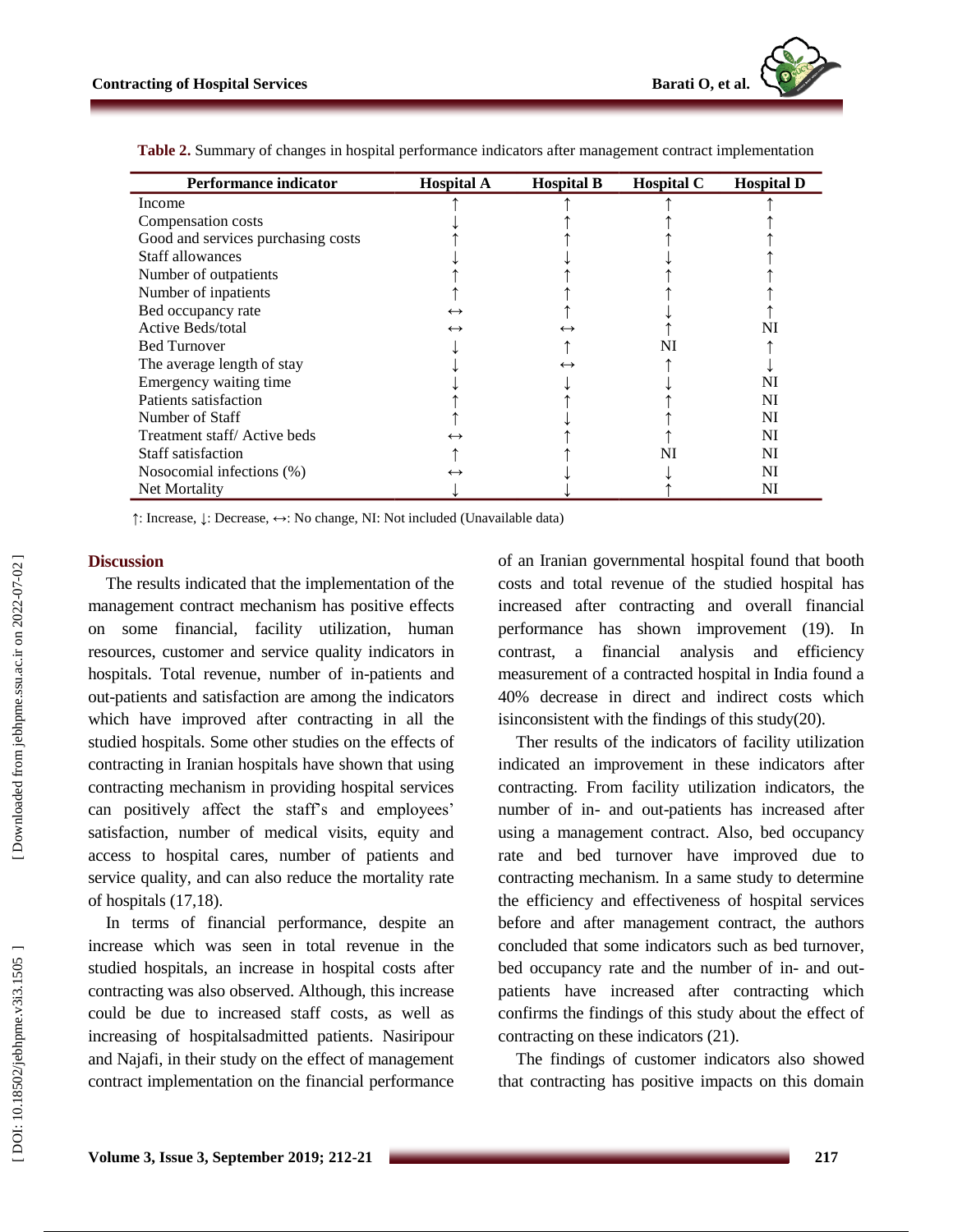of hospital performance. In this study, it was found that customer (patient) satisfaction has increased while the emergency patients' waiting time showed a decrease after contracting. It is certain that the improvement of patients' satisfaction indicator, to some extent could be due to the reduction of waiting time because many studies have shown an inverse relation between patient satisfaction and waiting time to receive needed services. For example, authors of a study on the satisfaction of Saudi Arabian patients from a hospital's medication services found that main causes of patients' dissatisfaction are the long waiting time for receiving drugs (22).

Inconsistent with these results, Semin and Tayeb in their study in Pakistan at 103 primary health care centers concluded that the patients' satisfaction has increased after contracting (23). Also, the studies of New Zealand hospitals have shown that management contract s can lead to improved efficiency, equity, access , and service quality due to the enhancement of competition between contractors and improvement of responsibility (24).

In terms of human resources indicators, this study showed that management contract can have a positive effect on this kind of indicator, too. Based on the results, after contracting, employees' satisfaction increased and total number of employees and the ratio of treatment personnel to beds also increased at 2 hospitals. The same results have been reported in some other studies. Results of a study in Arizona showed that after contracting the pharmacy services employees' satisfaction raised to 86 percent from 77 percent (25). Furthermore, Ferdousi in his study found that the ratio of total personnel to beds has increased from 0.70 to 0.92 after outsourcing of hospital services  $(26)$ .

Analysis of quality indicators in this study showed that the rate of hospital -acquired infections has decreased in 2 hospitals but it has remained unchanged in the other hospital after contracting. Also, the net mortality rate has decreased in 2 hospitals and increased in another hospital after

management contract implementation. Although these 2 indicators were in an acceptable range and an improvement was found in more hospitals after contracting but due to the extraordinary importance of these 2 indicators in hospital operation it is prefe rred not provide a definitive conclusion on these service quality indicators.

In summary, the results of this study in hospitals which had used a management contract approach in some hospital services showed that the same approach has a positive effect on various performance domains of hospital. Studies from other countries such as New Zealand, India , and England , have also reported the benefits of outsourcing mechanisms such as management contract s in the provision of hospital services. Moreover, some countries have valuable experience in contracting with non -public sectors to provide various kinds of health and social services. Many different kind s of health services have been successfully contracted in these countries such as providing primary health care, immunization, offering HIV prevention services among high -risk groups, providing screening services, establishing health insurance systems, managing hospitals, providing outpatient services and diagnostic services within health facilities. These experiences and studies such as this in Iranian hospitals make a clear road in front of health policymakers to find a solution for the arising criticism from healthcare systems due to high costs and low efficiency (9,14,27). It is noteworthy that although this study had some strengths it also contains some limitations. The main strength of the study was the longitudinal nature of study which permitted the researchers to analyze the impact of contracting on hospital performance in a long timeframe. This becomes more important when bearing in mind that using public -private partnership models affect hospitals' performance in a long time frame. Besides, considering different indicators of performance is another main strength of the study as the "performance" includes different areas and a comprehensive performance assessment should assess

DOI: 10.18502/jebhpme.v3i3.1505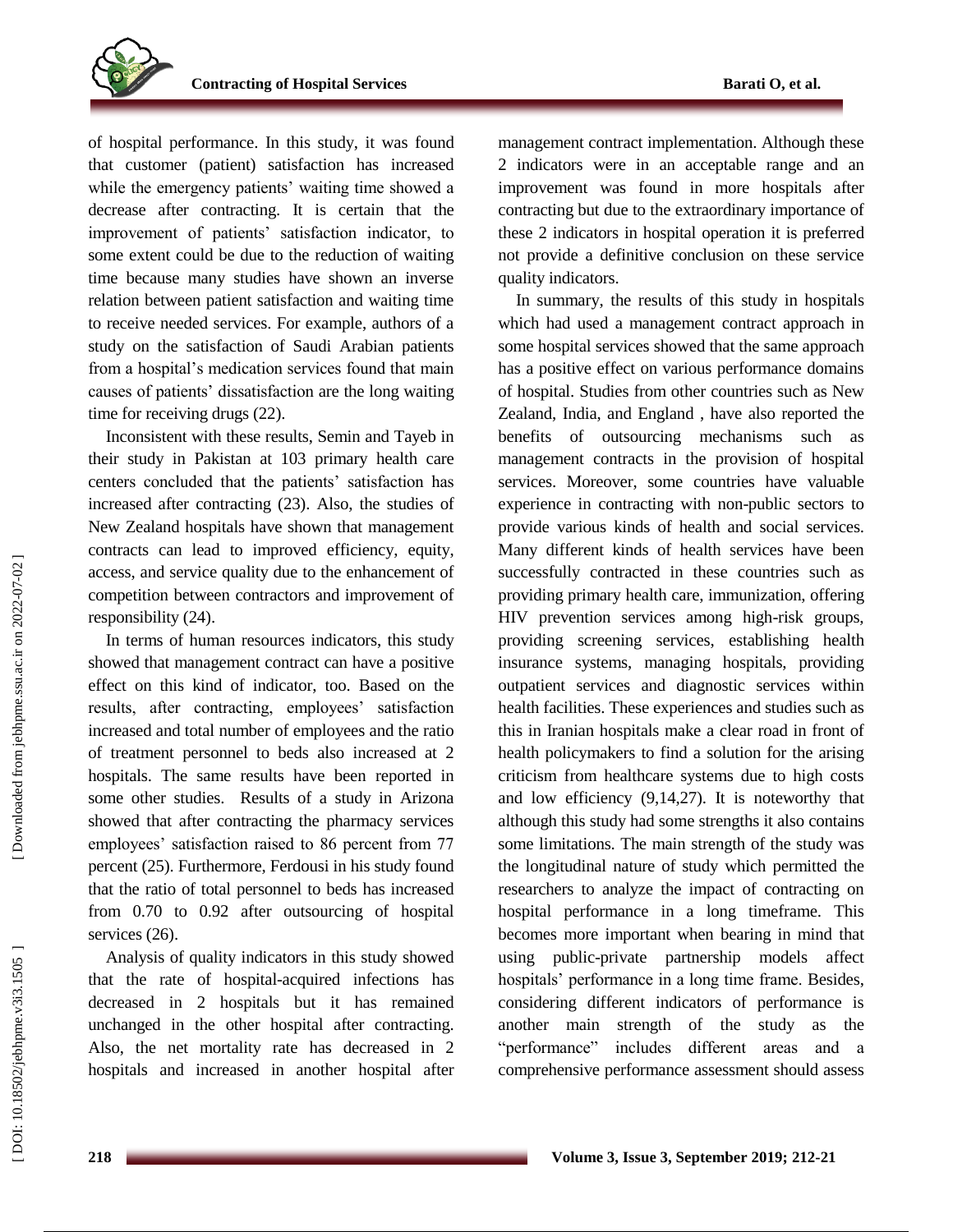

them in a holistic approach. Despite these strengths, this study suffers from to some degree data deficiencies due to its retrospective nature.

## **Conclusion**

The results confirmed the affirmative effect of using contracting mechanisms in providing hospital services on their performance. It seems that currently decision -makers in health systems have to some extent appropriate documented reasons to think more about contracting solutions in health system. It is probable that the increasing criticism about the inefficiency of health systems and the cost pressure of healthcare provision will enhance the enthusiasm of health managers to use these solutions more in the future, but it should be noted that it can act as double edged sword. As the authors of World Bank toolkit entitled performance -based contracting for health services in developing countries stated that despite its widespread benefits, a number of possible concerns have been raised in relation to contracting. Some of the most common concerns include the contracting cost, equity and sustainability issues and potential

#### **References**

- 1.Ferdosi M, Farahabadi E, Jandaghian M, Haghighat M, Naghdi P. Outsourcing Effectiveness of Admission Units of imaging centers in Ayat o Allah Kashani Hospital to Non -Governmental Sector . journal of Hospital. 2011; 10(3): 52 -61. [In Persian]
- 2 .Alexander J, Rundall T. Public hospitals under contract management. An assessment of operating performance. Medical Care . 1985; 23(3): 209 -19. PMID: 3884917.
- 3. England R. Contracting and performance management in the health sector: a guide for low and middle income countries. London: DFID Health Systems Resource Centre. Available from URL: https://www.eldis.org/document/A10890. Last access: May 14, 2019.
- 4 .Laggards M, Palmer N. Does contracting out services improve access to care in low and middle -income

corruption (9) but as it was proved in the present study and some other studies , if governments can design and manage the contracting process appropriately, it can be a beneficial solution for health care systems in this era of resource scarcity. Although, more studies and pilot projects are needed to assurance the certain benefits of contracting in health systems.

# **Acknowledgment s**

The authors appreciate the vice -chancellor of research and technology, Iran University of Medical Sciences for his support.

# **Conflict of interest s**

The authors declare d no conflict of interests.

# **Authors' contribution**

Barati O designed research and collected the data; Barati O, Sadeghi A and Bahrami MA analyzed data; Bahrami MA wrote the first version of manuscript; Barati O, Sadeghi A and Bahrami MA revised the manuscript. All authors read and approved the final manuscript.

countries?[Online]. 2008; Available from URL: [http://www.iecs.org.ar/support/administracion/files/2](http://www.iecs.org.ar/support/administracion/files/20080909105544_7.pdf/) [0080909105544\\_7.pdf/.](http://www.iecs.org.ar/support/administracion/files/20080909105544_7.pdf/) Last access: 11/06/2018.

- 5 .Jakab M, Preker A, Harding A, Hawkins L. Organizational reform and management of Public Providers, World Bank Report [Online], 2003. Available from: URL: [www.econ.worldbank.org/.](http://www.econ.worldbank.org/) Last access: 09/08/2018.
- 6 .Loevinsohn B, Harding A. Buying results? Contracting for health service delivery in developing countries. Lancet. 2005; 366(9486): 676 -81. doi: 10.1016/S0140 -6736(05)67140 - 1
- 7 .Nikolic IA, Maikisch H. Public -Private Partnerships and Collaboration in the Health Sector, An Overview with Case Studies from Recent European Experience. Available from URL: http://citeseerx.ist.psu.edu/ viewdoc/ download? doi=10.1.1.490.3442&rep= rep1&type=pdf. Last access: May 14, 2019.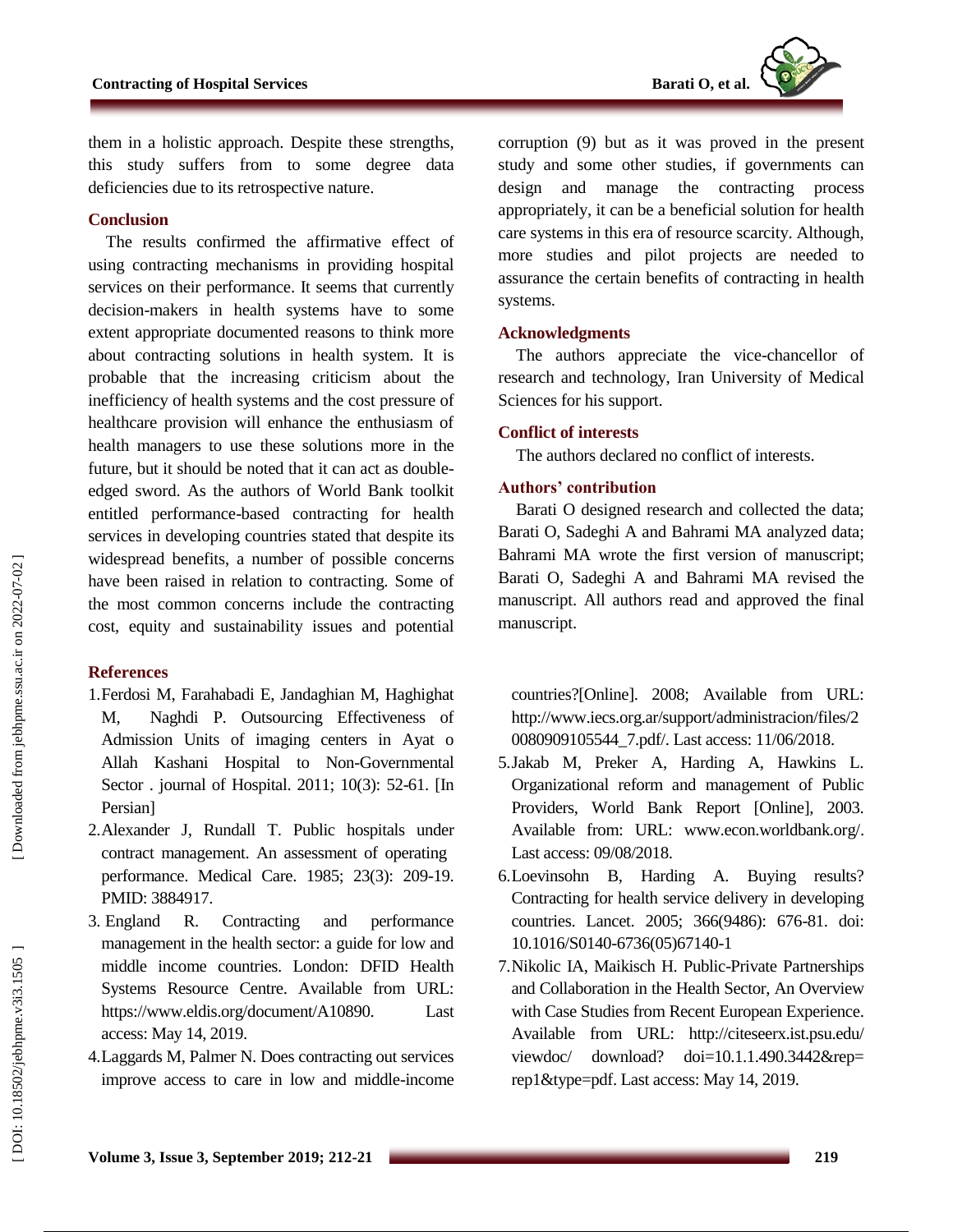

- 8 .Albreht T. Privatization Processes in health care in Europe—a move in the right direction, a trendy option, or a step back?. Eur J Public Health. 2009; 19(5): 448 -50. doi: 10.1093/eurpub/ckp146.
- 9 .Loevinsohn B. Performance -Based Contracting for Health Services in Developing Countries: A toolkit. World bank institution; Washington DC: 2008. Available from URL: http:// www. who. int/ management/ resources/ finances/CoverSection1.pdf. Last access: 10/10/2018.
- 10 . Taylor R, Blair S. Public Hospitals: Options for Reform through Public-Private Partnerships. Washington, D.C: American Development Bank. Available from URL: http://siteresources.worldbank. org/EXTFINANCIALSECTOR/Resources/282884 - 1303327122200/241Taylo -010802.pdf. Last access: May 12, 2018.
- 11 . Shaw Paul R. New Trends in Public Sector Management in Health: Applications in Developed and Developing Countries. Health, Nutrition and Population Discussion Paper. Washington, DC: World Bank. Available from URL: http://documents. worldbank.org/curated/en/927861468316133267/pdf/ 373180PAPER0HNP0Shaw1NewTrends01PUBLIC 1.pdf. Last access: July 11, 2018.
- 12 . Preker AS, Harding A. Innovation in Health Service Delivery: the corporatization of public hospitals. The World Bnak, Washington, D.C. 20433. Available from URL: http://documents.worldbank. org/ curated/en/ 286701468150875482/pdf/ 261000 REVISED00ing0Preker020030book. pdf. Last access: August 10, 2018.
- 13 . Chalkley M, McVicar D. Choice of contracts in the British National Health Service: An empirical study. Journal of Health Economics 2008; 27(5): 1155 -67. doi: 10.1016/j.jhealeco.2008.05.005.
- 14 . Radwan I. India -Private Health Service for the Poor. Health, Nutrition and Population (HNP). New York: Greenwood Press. Available from URL: http://siteresources.worldbank.org/HEALTHNUTRI TIONANDPOPULATION/Resources/281627 -

1095698140167/RadwanIndiaPrivateHealthFinal.pdf . Last access: April 3, 2019.

- 15 . Liu X, Hotchkiss DR, Bose S. The effectiveness of contracting -out primary health care services in developing countries: a review of the evidence. Health Policy Plan. 2008; 23(1): 1 -13. doi: 10.1093/ heapol/czm042 .
- 16 . Mobaraki H, Danesh Dehkordi N & Najafi M. Performance report on the comprehensive management plan for restructuring the economic system of hospitals. Iran: Ministry of Health and Medical Education. 2004: 137 -48. [Book in Persian].
- 17 . The office of economics and management structure reform Comdaor. Report of economics and management structure reform in hospitals. Tehran: Ministry of Health Publication, 2002. [In Persian] .
- 18 . The report of twenty years vision and fundamental regulations of Iran [Online]. 2000; Available from: [URL:www.rasanews.ir/NSite/FullStory/?Id=11625/](file:///F:/آرشیو%20نسخه%20های%20مجلات%20دانشکده%20بهداشت/Downloads/www.rasanews.ir/NSite/FullStory/%3fId=11625/) [In Persian]
- 19. Nasiripour AA, Najafi B. The effect of management empowerment regarding Iran development plan -article 144 144- on financial performance of a pilot hospital. J Manage Med Inform Sch . 2013; 1(1): 48 -56.
- 20 . Chandra H. Financial Management Analysis of Outsourcing of the Hospital Services for Cost Containment and Efficiency: Case Study of Sanjay Gandhi Post -Graduate Institute of Medical Sciences, Lucknow, India. Journal of Financial Management and Analysis . 2007; 20(1): 82 -91.
- 21 . Abolghasem Gorji H, Raeissi P, Delgoshaei B, Nazari M, Abbasimani Z, Mohseni M. Comparison of Efficiency and Effectiveness of Karaj Shahid Rajaie Hospital before and after Decentralization: 2012. jha . 2015; 18(59): 19 -28. [In Persian]
- 22 . Mohammad BA, AI -Dogaither AH. Patient's satisfaction with pharmaceutical services at teaching hospitals, Riyadh, Saudi Arabia. Saudi Pharmaceutical Journal . 2004; 12(1): 35 -41.